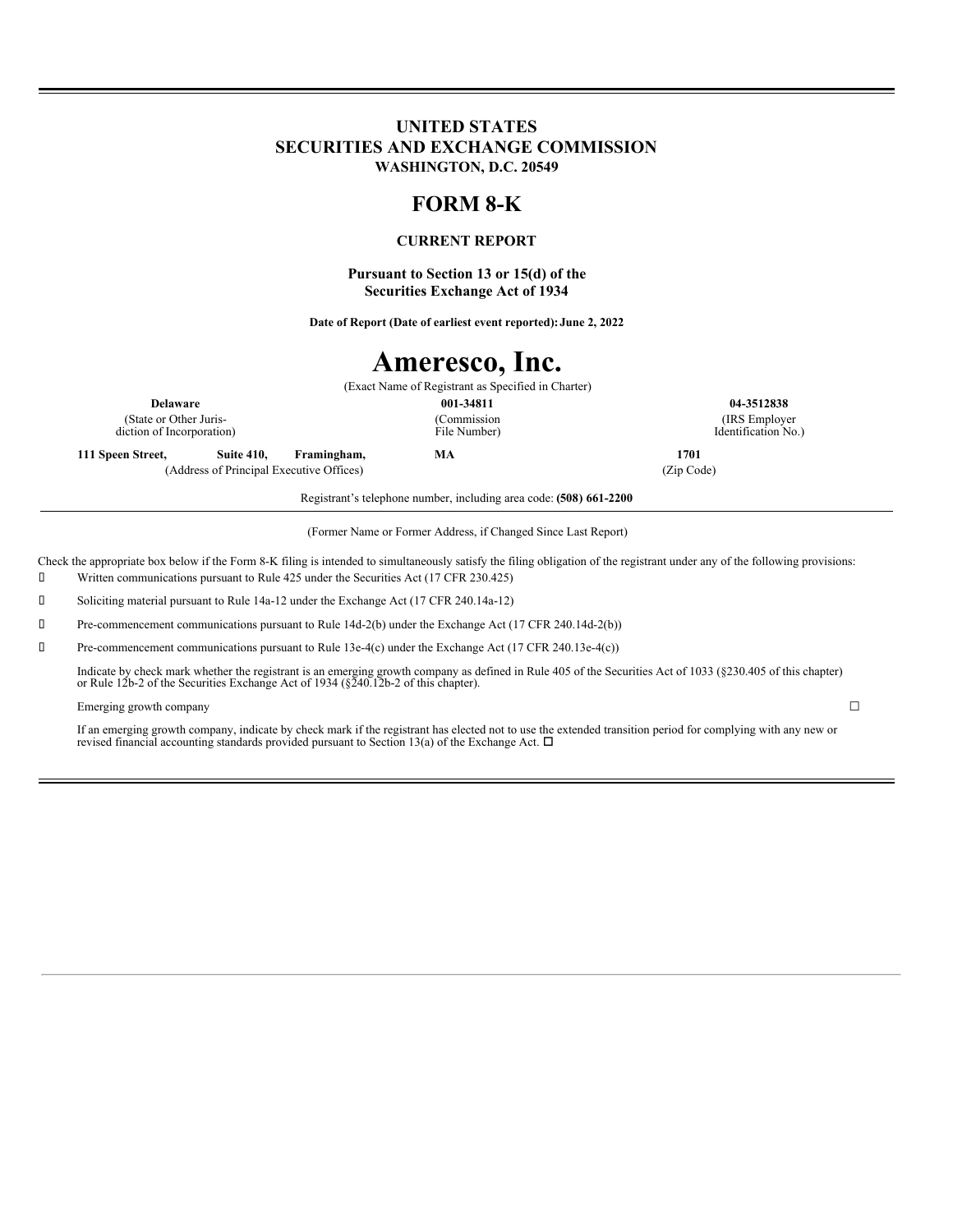#### Item 5.02 Departure of Directors or Certain Officers; Elections of Directors; Appointment of Certain Officers; Compensatory

On June 2, 2022, Ameresco, Inc. (the "Company") received notice from Thomas S. Murley, that he wished to resign from his position as a Class I director of the Company. His resignation will be effective on June 30, 2022. Prior to his resignation, Mr. Murley was a member of the Compensation Committee. Mr. Murley's resignation is not due to any disagreement with the Company on any matter relating to the Company's operations, policies, or practices. We thank Mr. Murley for his service to the Company.

A copy of the press release announcing Mr. Murley's resignation is filed as Exhibit 99.1 to this report and is incorporated herein by reference.

#### **Item 9.01. Financial Statements and Exhibits.**

(d) Exhibits

The exhibit listed on the Exhibit Index immediately preceding such exhibit is furnished as part of this Current Report on Form 8-K.

EXHIBIT INDEX

| Exhibit No. | Description                                                 |
|-------------|-------------------------------------------------------------|
| 99.1        | Press Release June 8, 2022                                  |
| 104         | Cover Page Interactive Data File (formatted as Inline XBRL) |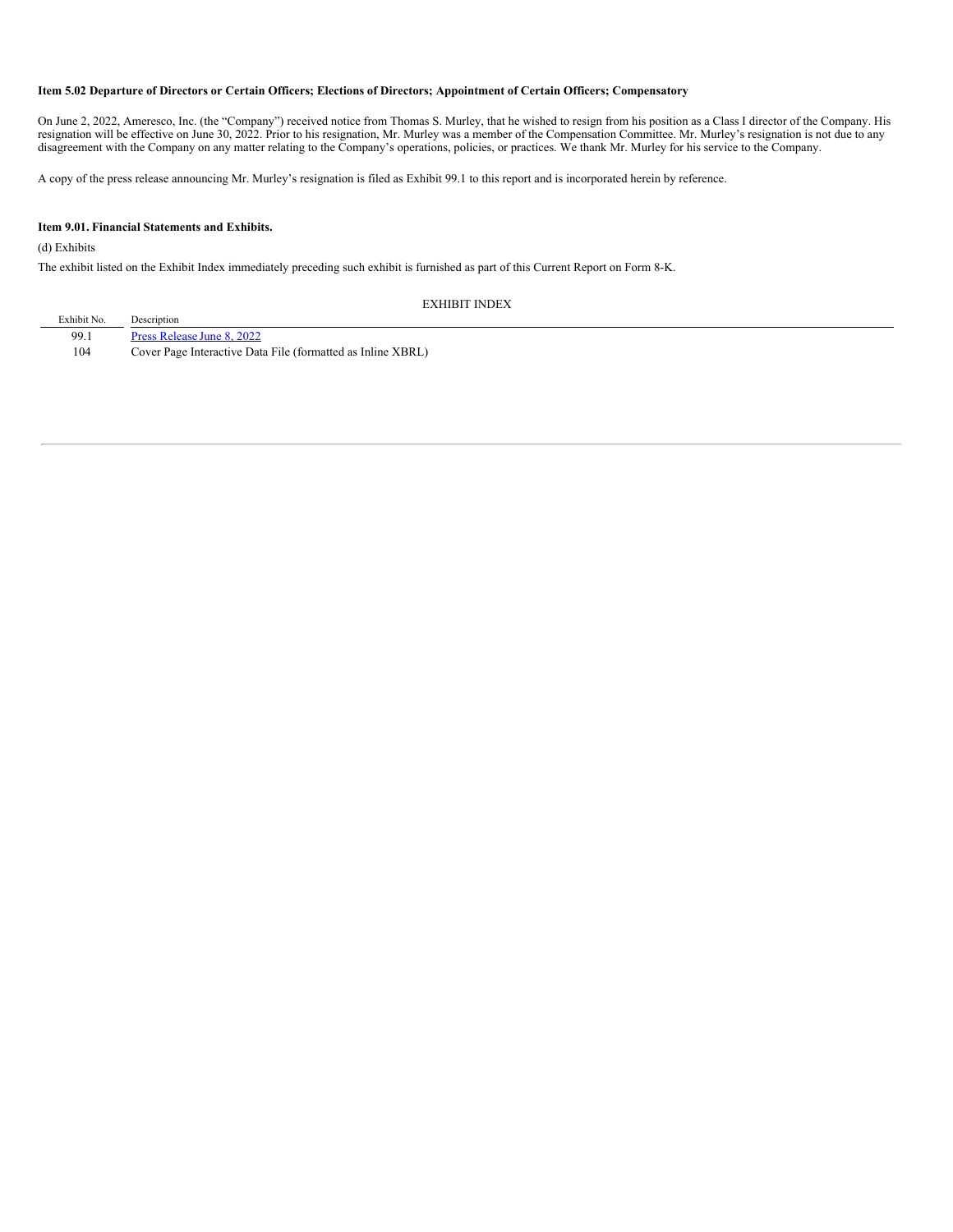#### SIGNATURE

Pursuant to the requirements of the Securities Exchange Act of 1934, the registrant has duly caused this report to be signed on its behalf by the undersigned hereunto duly authorized.

AMERESCO, INC.

June 8, 2022 By: /s/ David J. Corrsin

David J. Corrsin

**Executive Vice President, General Counsel and Secretary**